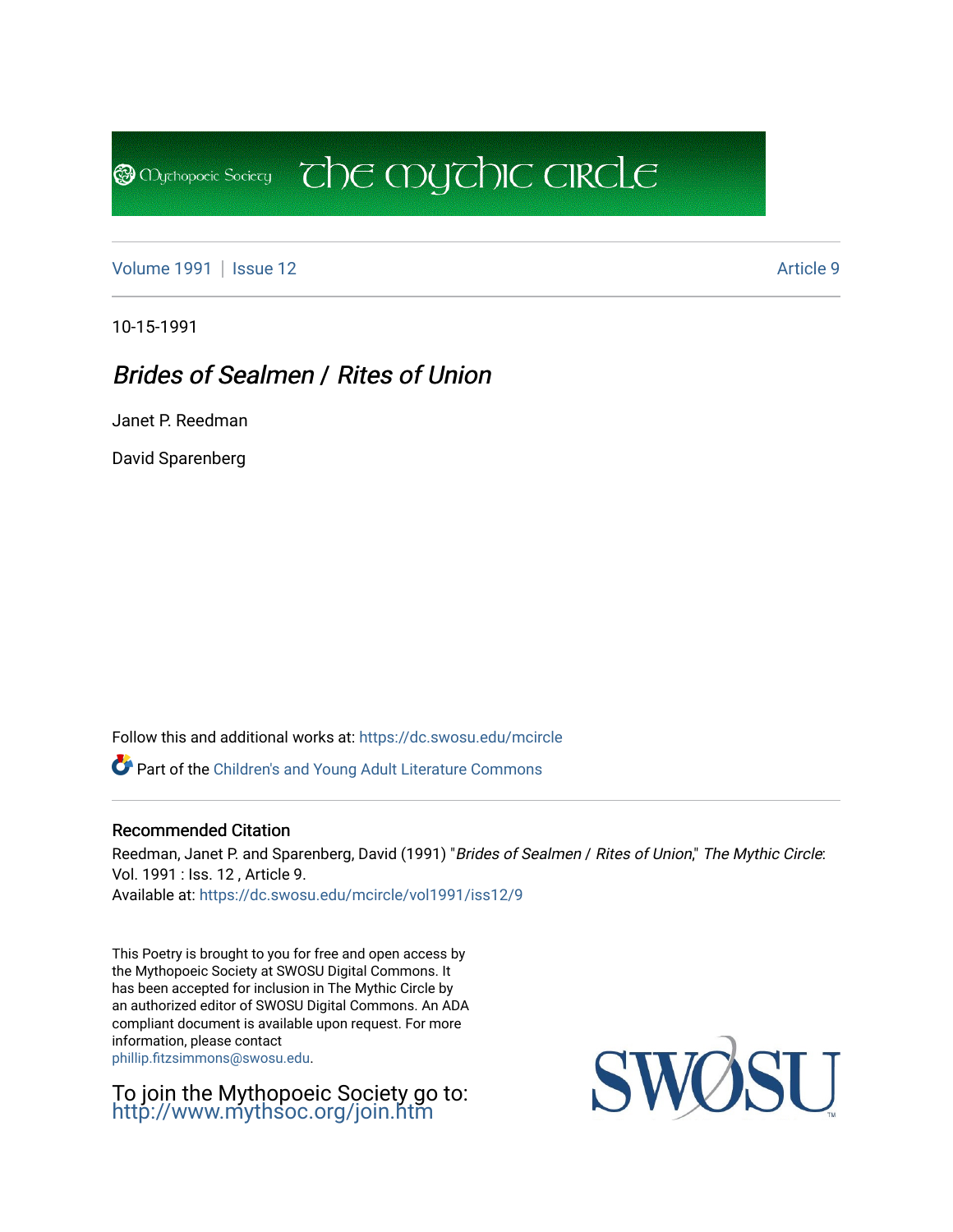### Mythcon 52: The Mythic, the Fantastic, and the Alien

Albuquerque, New Mexico; July 29 - August 1, 2022 <http://www.mythsoc.org/mythcon/mythcon-52.htm>



#### Abstract

Brides of Sealmen: Loneliness breeds strange fancies in girls grown too old for love Rites of Union: Am I b ut one rhythm? Are my rhythms not multiple as air's motions?

#### Additional Keywords

Poetry; Brides of Sealmen; Rites of Union; Janet P. Reedman; David Sparenberg